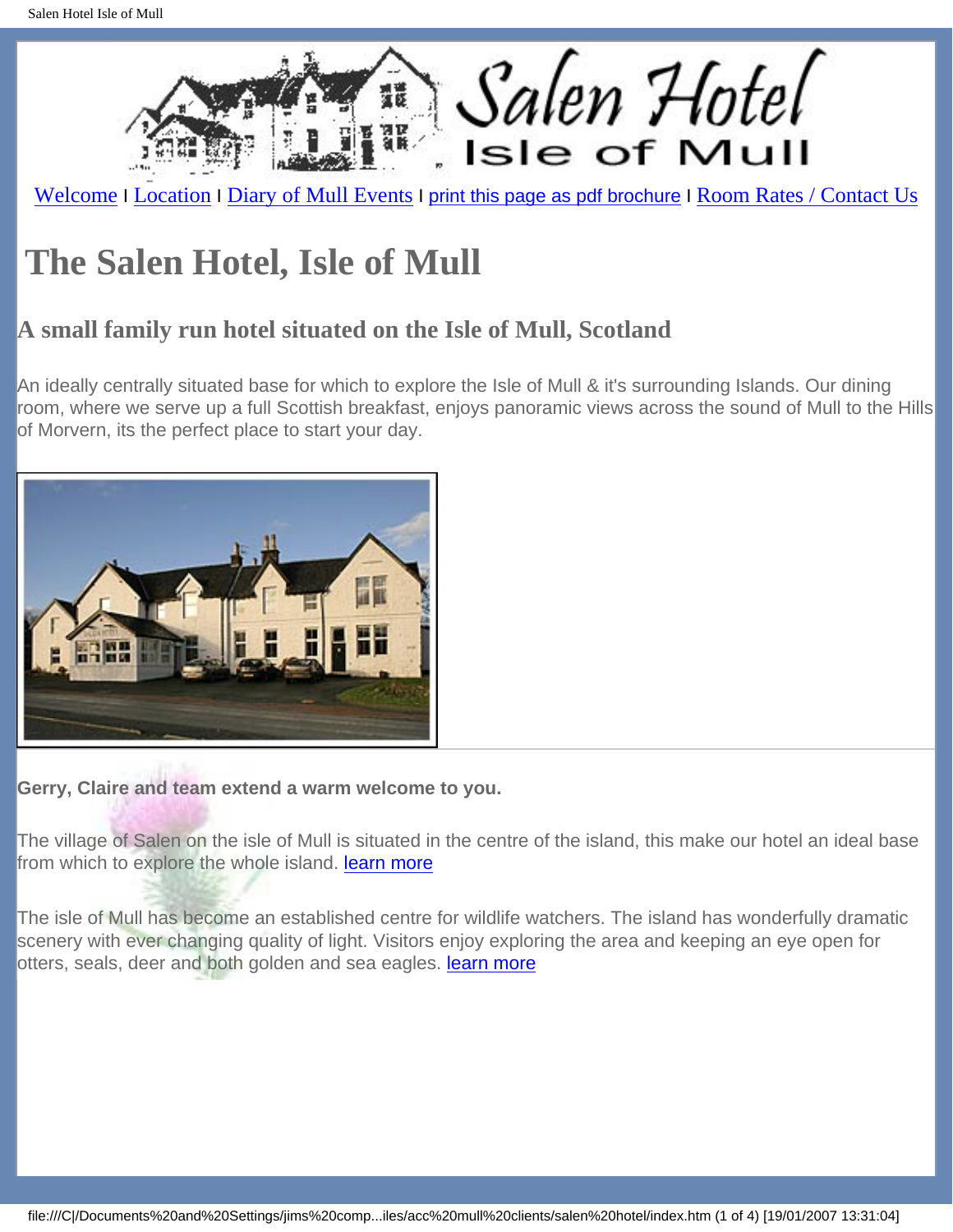Salen Hotel Isle of Mull



The Salen Hotel offers 10 comfortable bedrooms which are all centrally heated.

Looking for somewhere to celebrate your special occasion?

Whether it be a wedding, birthday, perhaps climbing your last Munro or simply a friendly get together, our dining room seating up to 45 covers is the perfect place.

The hotel has 2 well stocked bars. Our popular bar lunch and supper menu is available daily. Light snacks and refreshments are also available all day.

We are happy to accept pets at the Salen hotel.



At the end of the day what better view and surroundings to enjoy your evening meal prepared using available local produce.

The Hotel has 2 well stocked bars guest are welcome to eat in the bar or the dining room.

Please note: Smoking is not permitted in the hotel. - or any public places in Scotland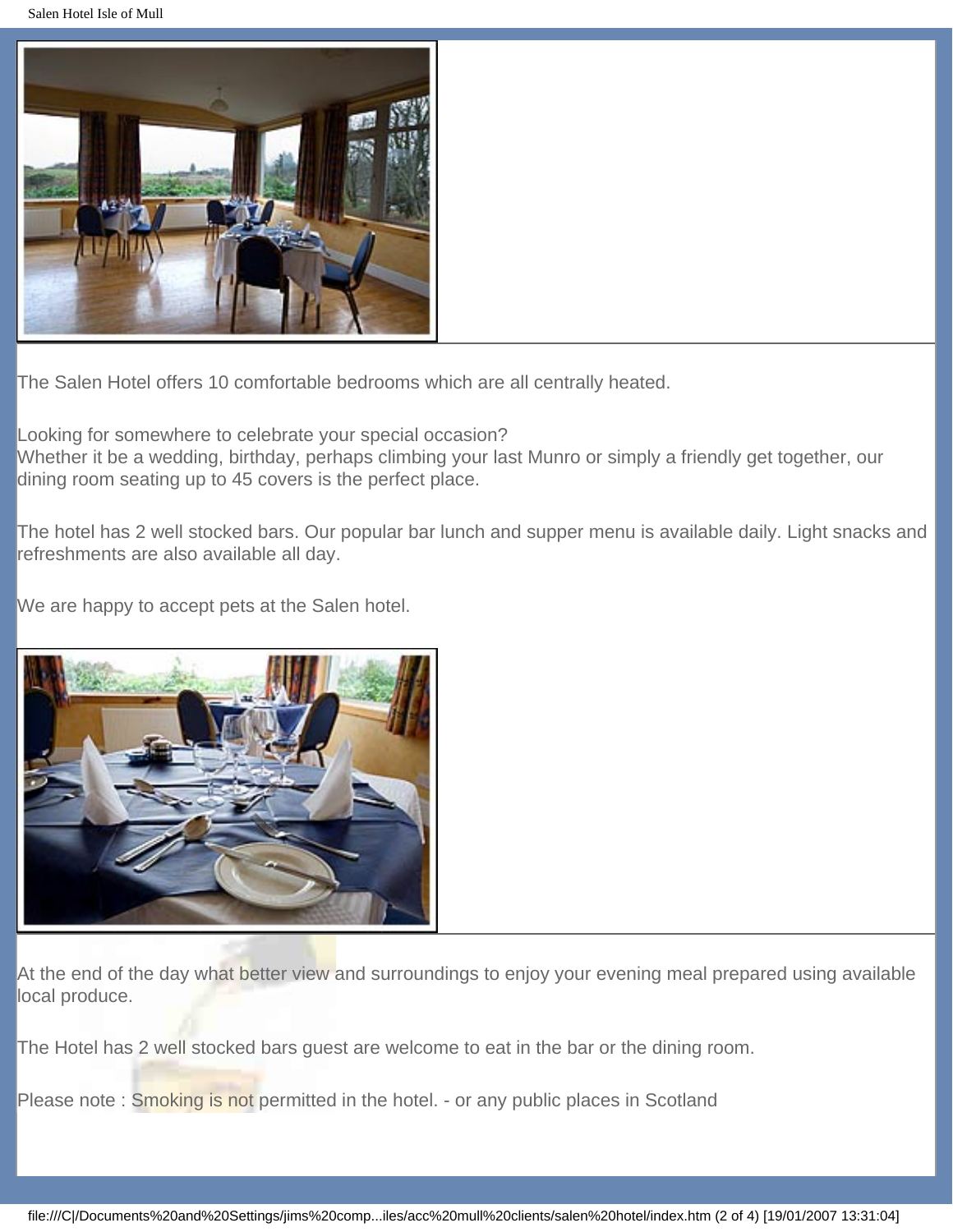Salen Hotel Isle of Mull



The Salen Hotel offers 10 comfortable bedrooms which are all centrally heated.

2 Double rooms, 3 Twin rooms and 3 Family rooms are ensuite. The remaining 2 single rooms have shared facilities.

All rooms have hospitality trays and TV.

Picture shows a Family bedroom. one double one single





Picture shows a twin bedroom.

This room is ensuite with TV and hospitality tray

Salen is the ideal base for touring the Isle of Mull, The base of Ben More is less than 4 miles from the hotel, The isle of Mull main town, Tobermory is 9 miles from Salen.